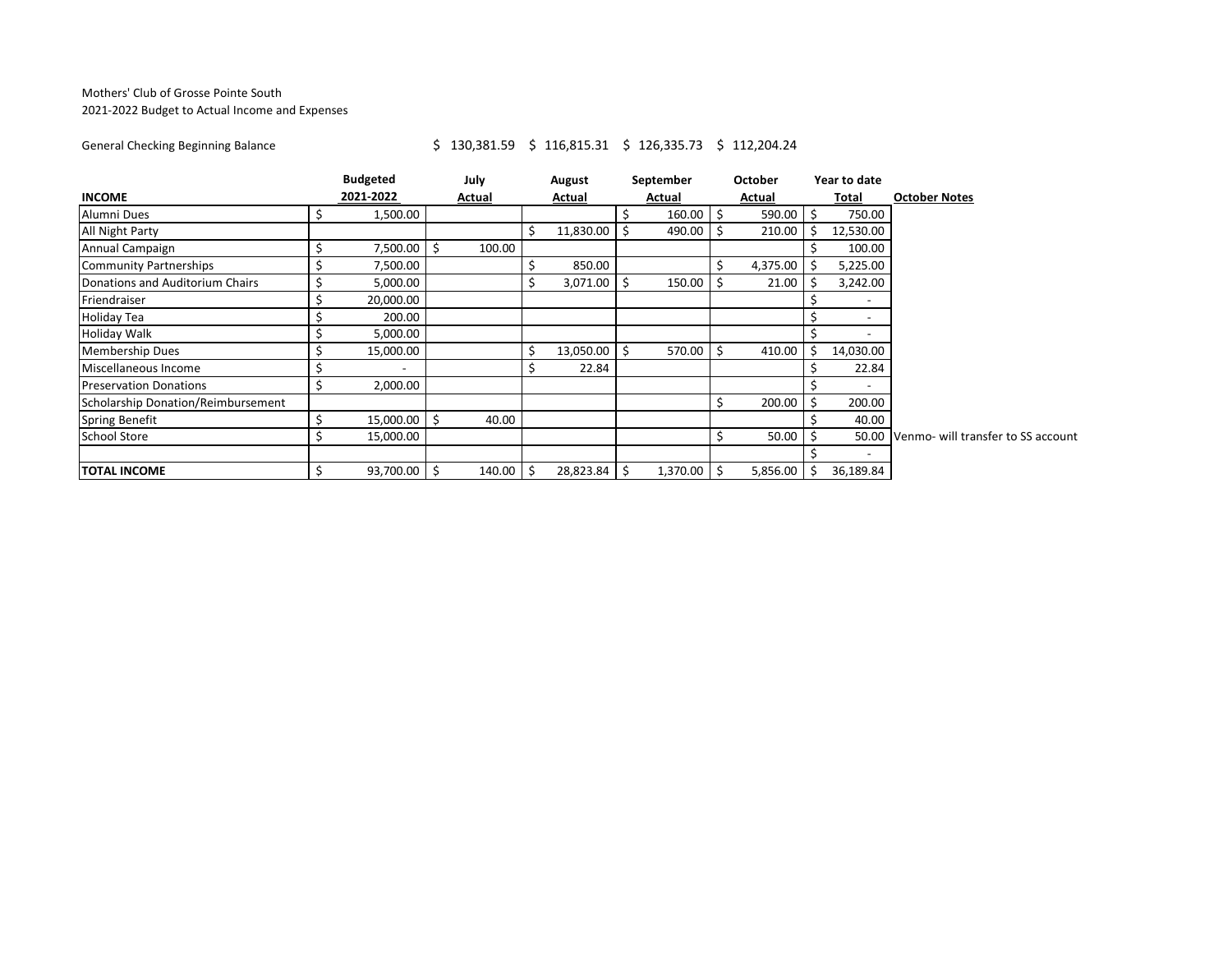|                                   |    | <b>Budgeted</b> |                     | July<br>Actual   |    | August        |    | September                                            |     | <b>October</b> |    | Year to date             |                                                        |
|-----------------------------------|----|-----------------|---------------------|------------------|----|---------------|----|------------------------------------------------------|-----|----------------|----|--------------------------|--------------------------------------------------------|
| <b>EXPENSES</b>                   |    | 2021-2022       |                     |                  |    | Actual        |    | Actual                                               |     | Actual         |    | Total                    |                                                        |
| Alumni Expenses                   | \$ | 500.00          |                     |                  |    |               |    |                                                      |     |                | \$ |                          |                                                        |
| Angel Fund                        | \$ | 1,000.00        |                     |                  |    |               |    |                                                      |     |                | \$ | $\sim$                   |                                                        |
| Annual Campaign Expenses          | \$ | 1,300.00        |                     |                  |    |               |    |                                                      |     |                | Ś  | $\overline{\phantom{a}}$ |                                                        |
| <b>Cleminson Hall/Decorations</b> | \$ | 500.00          |                     |                  |    |               |    |                                                      |     |                | Ś  | $\overline{\phantom{a}}$ |                                                        |
| <b>College Night</b>              | \$ | 300.00          |                     |                  |    |               |    |                                                      |     |                | \$ | $\overline{\phantom{a}}$ |                                                        |
| <b>Community Partnerships</b>     | \$ | 500.00          |                     |                  |    |               |    |                                                      |     |                | \$ |                          |                                                        |
| Directors and Officer Insurance   | \$ | 900.00          | $\zeta$             | 144.60           |    |               |    |                                                      |     |                | \$ | 144.60                   |                                                        |
| Directory                         | \$ | 2,000.00        |                     |                  |    |               |    |                                                      |     |                | Ś  |                          |                                                        |
| Enrichment                        | \$ | 20,725.00       |                     |                  |    |               |    |                                                      |     |                | \$ | $\overline{\phantom{a}}$ |                                                        |
| <b>Faculty Events</b>             | Ś  | 500.00          |                     |                  |    |               |    |                                                      |     |                | \$ | $\overline{\phantom{a}}$ |                                                        |
| Friendraiser                      | \$ | 10,000.00       |                     |                  |    |               |    |                                                      |     |                | \$ | $\overline{\phantom{a}}$ |                                                        |
| Gardeners                         | \$ | 300.00          |                     |                  |    |               |    |                                                      |     |                | \$ |                          |                                                        |
| <b>High Pointes</b>               | \$ | 2,400.00        |                     |                  | \$ | 284.03        | \$ | 2,355.00                                             |     |                | Ś  | 2,639.03                 |                                                        |
| Holiday Tea                       | Ś  | 155.00          |                     |                  |    |               |    |                                                      |     |                | Ś  |                          |                                                        |
| <b>Holiday Walk</b>               | \$ | 750.00          |                     |                  |    |               |    |                                                      |     |                | \$ |                          |                                                        |
| Homecoming                        | \$ | 1,000.00        |                     |                  | Ś. | 378.64        |    |                                                      |     |                | Ś  | 378.64                   |                                                        |
| Hospitality                       | Ś  | 100.00          |                     |                  |    |               |    |                                                      |     |                | Ś  |                          |                                                        |
| Incorporation Fee                 | Ś  | 20.00           |                     |                  |    |               |    |                                                      |     |                | Ś  | $\overline{\phantom{a}}$ |                                                        |
| Membership Refunds                | \$ |                 |                     |                  |    |               |    |                                                      |     |                |    |                          |                                                        |
| <b>Officers' Expenses</b>         | Ś. | 500.00          |                     |                  | Ś. | 130.00        |    |                                                      | Ś.  | 15.84          | Š. |                          | 145.84 flowers                                         |
| Preservation                      | \$ | 20,725.00       |                     |                  |    |               |    |                                                      |     |                |    |                          |                                                        |
| PTO Council Dues                  | Ś. | 100.00          |                     |                  |    |               |    |                                                      |     |                |    |                          |                                                        |
| <b>Registration (Online)</b>      | \$ | 2,200.00        | <b>S</b>            | $6.95$ \$        |    | 35.75         | Ŝ. | $1,392.81$ \$                                        |     | 116.51         |    |                          | 1,552.02 includes K-12(103.23) and PayPal (13.28) fees |
| <b>Total Scholarships</b>         | \$ | 20,725.00       | ۱\$                 | 7,000.00         | Š. | 18,450.00     | -Ś | 11,700.00                                            | l s | 3,600.00       | Ś  |                          | 40,750.00 \$1600-2020; \$2000-2021                     |
| Spring Benefit                    | Ś  | 5,000.00        | ۱\$                 | 95.40            |    |               |    |                                                      |     |                |    | 95.40                    |                                                        |
| Website/Communications            | \$ | 1,500.00        | $\ddot{\mathsf{S}}$ | 25.00            | Ś. | $25.00$ \$    |    | $53.68$ \$                                           |     | 25.00          | Ś  | 128.68 Intuit            |                                                        |
| <b>TOTAL EXPENSES</b>             | Ś  | 93,700.00       | - \$                | 7,271.95 \$      |    | 19,303.42 \$  |    | 15,501.49 \$                                         |     | 3,757.35       | \$ | 45,834.21                |                                                        |
| <b>NET INCOME</b>                 | \$ |                 | \$                  | $(7, 131.95)$ \$ |    | $9,520.42$ \$ |    | $(14, 131.49)$ \$                                    |     | $2,098.65$ \$  |    | (9,644.37)               |                                                        |
| Transfers                         |    |                 |                     | $(6,434.33)$ \$  |    |               |    |                                                      |     |                |    |                          |                                                        |
| <b>Ending Checking Balance</b>    |    |                 |                     |                  |    |               |    | 116,815.31 \$ 126,335.73 \$ 112,204.24 \$ 114,302.89 |     |                |    |                          |                                                        |